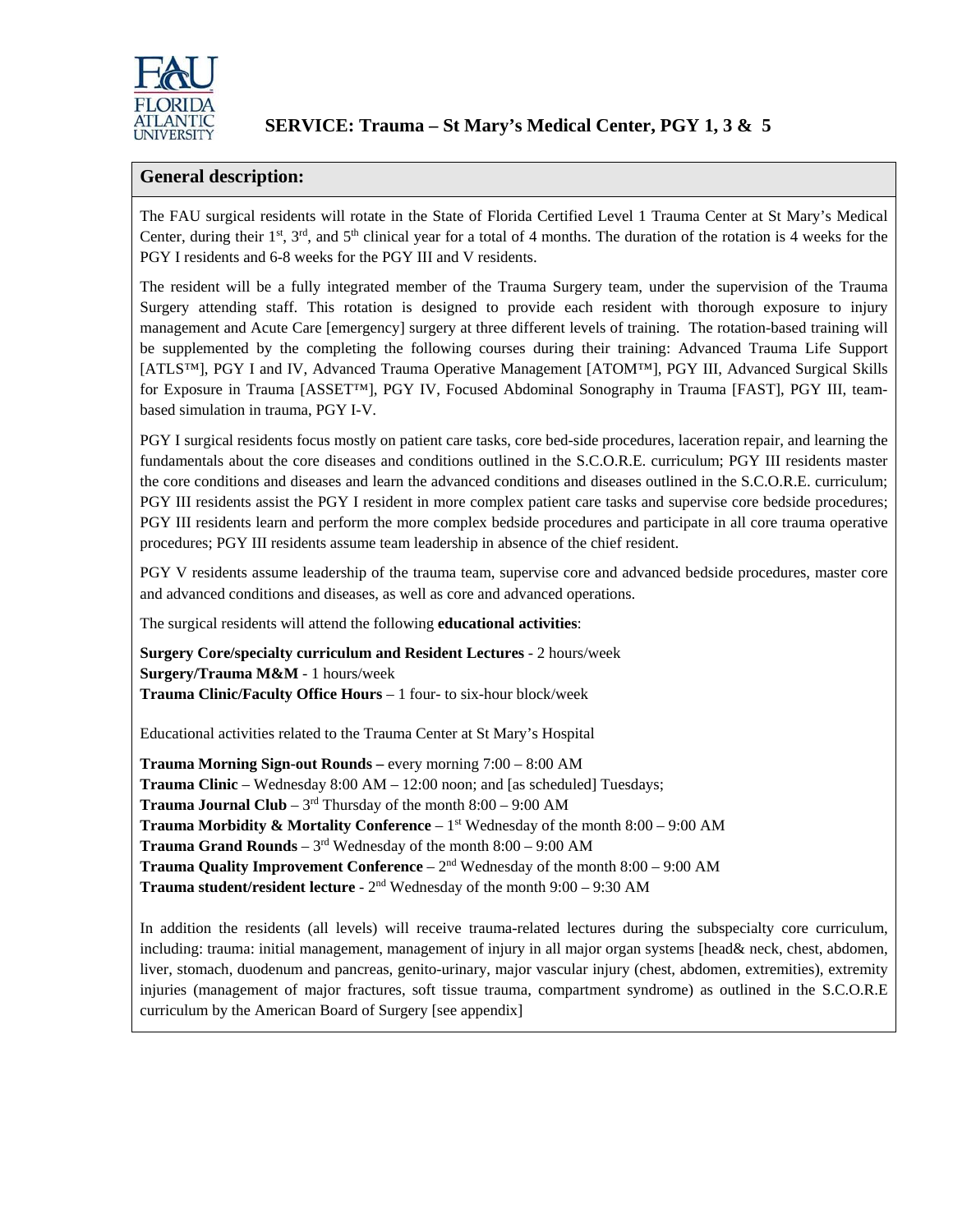| <b>Competencies:</b> | <b>Goals and objectives:</b>                                                                                                                                                                                                                                                                                                                                                                                                                                                                                          |
|----------------------|-----------------------------------------------------------------------------------------------------------------------------------------------------------------------------------------------------------------------------------------------------------------------------------------------------------------------------------------------------------------------------------------------------------------------------------------------------------------------------------------------------------------------|
| <b>Patient Care:</b> | Goals:<br>During this rotation, the resident should learn and practice to:<br>" Demonstrate caring and respectful behaviors when interacting with patients and their<br>families; demonstrate sensitivity to gender, age, ethnicity, religion, value systems and<br>other potential differences of patients and their families; practice according to the<br>clinical standards of St Mary's Medical Center                                                                                                           |
|                      | • Gather patient and case specific essential, comprehensive multi-source and accurate<br>information about their patients for initial or peri-operative work-up and patient<br>follow-up in the inpatient and outpatient setting                                                                                                                                                                                                                                                                                      |
|                      | " Using all available resources, under the guidance of the Trauma attending, make<br>informed decisions about diagnostic and therapeutic interventions based on patient<br>information, up-to-date scientific evidence and clinical judgment; evaluate and<br>implement priorities in patient care and incorporate preventive measures<br>• Under the guidance of the Trauma attending and in collaboration with other designated<br>Trauma Surgery related expert personnel develop and carry out patient management |
|                      | plans<br>• Under the guidance of the trauma attending and in collaboration with other designated<br>Trauma Surgery related expert personnel, monitor closely the patients clinical<br>progress, review and react to variances in patient progress or response to therapeutic<br>interventions; communicate the details and changes of patient care, progress and<br>complications to the Trauma fellow and/or attending in a timely manner                                                                            |
|                      | • Under close supervision of the Trauma attending and in collaboration with other<br>designated Trauma Surgery related expert personnel, counsel and educate patients<br>and their families on the state of the patient's disease, necessary diagnostic tests,<br>operative procedures and medical management                                                                                                                                                                                                         |
|                      | • Use information technology (hospital computer system) to support patient care<br>decisions and patient education (electronic patient record, electronic radiology studies,<br>online educational resources, including literature research)                                                                                                                                                                                                                                                                          |
|                      | " Work closely with other healthcare professionals, including those from other<br>disciplines (Trauma Anesthesia, Orthopedics, Neurosurgery, Trauma Critical Care,<br>mid-level providers, nurses, nutritionist, Social Work, Case Management, Trauma<br>office staff, etc.), to provide patient-focused and optimum outcome driven care                                                                                                                                                                              |
|                      | <b>Ensure that the needs of the patient and team supersede individual preferences</b><br>when managing patient care; incorporate evidence-based medicine into patient care                                                                                                                                                                                                                                                                                                                                            |

## **SERVICE: Trauma - St Mary's Medical Center, PGY 1, 3 & 5**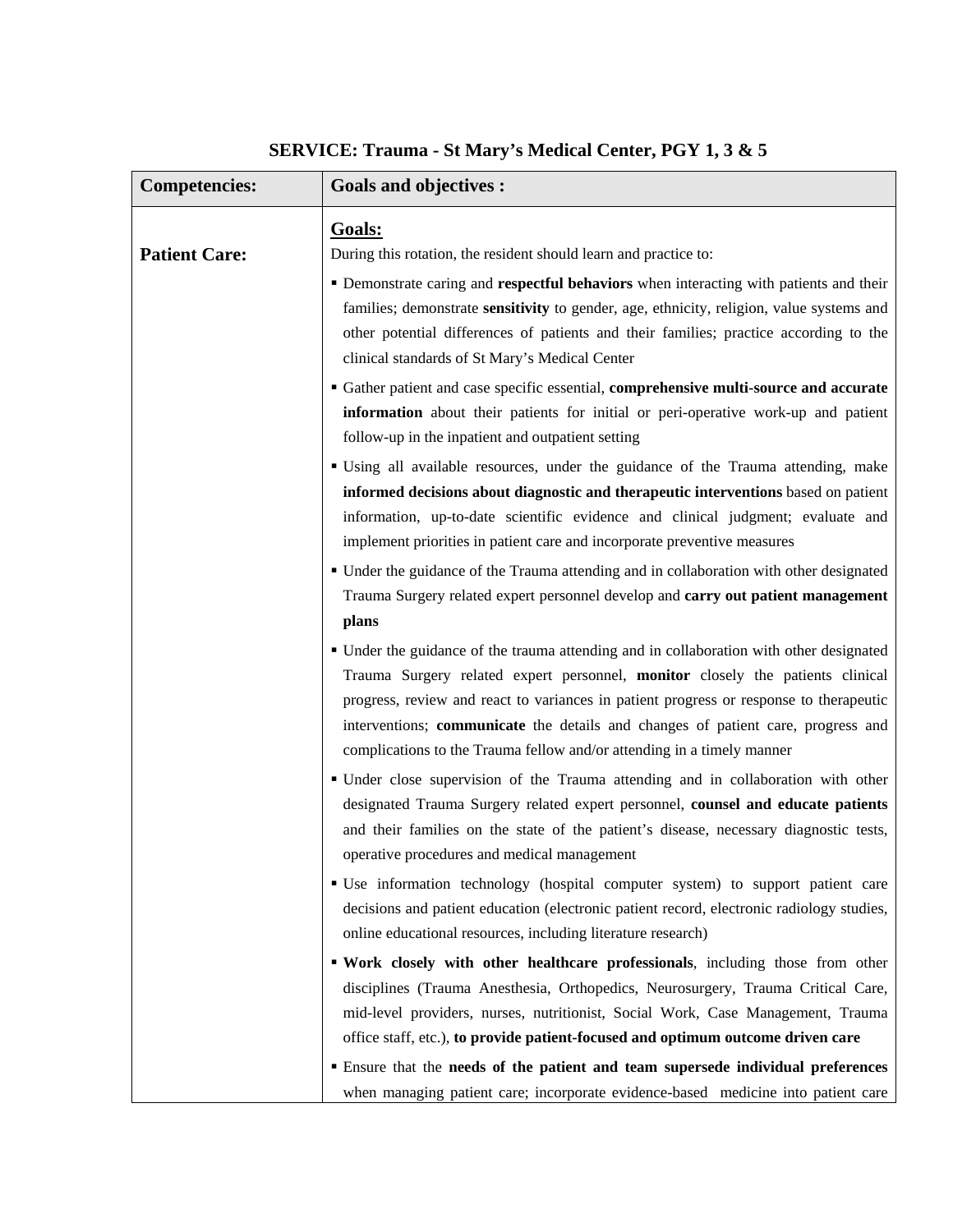whenever possible; comply with changes in clinical practice and standards given by the Trauma attending

## **Objectives**:

During the rotation, the resident should:

- Learn how to use a **logical and systematic approach to the care of the injured patient**, applying the principles of **evidence-based and protocol-driven decisionmaking and problem-solving**, based on the American College of Surgeons Committee on Trauma guidelines for Advanced Trauma Life Support (ATLS) and other appropriate Trauma Society Guidelines (EAST, AAST, etc.):
	- a. Demonstrate ability to perform **accurate initial assessment and triage** of the injured patient, based on EMS information and/or primary and secondary surveys
	- b. Demonstrate the **ability to multi-task and provide simultaneously care to multiple patients with varying levels of acuity**, adjusting pace and delegation of tasks according to the patient's needs
	- c. Perform **primary and secondary survey**, recognize and react to the signs and symptoms of injury and initiate, monitor and sustain **life/limb saving therapeutic interventions**
	- d. Understand and apply proper level of **monitoring** (neurological, cardiovascular, respiratory, laboratory, etc.) for individual trauma patients
	- e. Manage **initial resuscitation** (fluid, electrolyte, blood and blood products, drug therapy), including CPR
	- f. Understand the importance of an **orchestrated multi-specialist approach** in the care for the severely injured and become a part of such a team, taking a team leadership role as appropriate for the individual patient
	- g. Determine the **appropriate diagnostic workup**, including plain film radiography, focused abdominal sonography in trauma (FAST), Computed tomography (CT), angiography +/- embolization, magnetic resonance imaging (MRI), radionuclide studies, diagnostic peritoneal lavage (DPL), specialist consultation, exploratory procedures, etc.
	- h. Understand the **dynamic nature of trauma** care and the importance of close patient follow-up and ongoing resuscitation over the first  $24 - 48 - 72$  hours to prevent secondary injury (neurologic, abdominal compartment syndrome, bleeding, etc.)
	- i. Understand the importance of and apply knowledge in **acute wound care** to prevent secondary infection
	- j. Understand the importance of and apply knowledge in **acute fracture management** (reduction, immobilization) to prevent secondary injury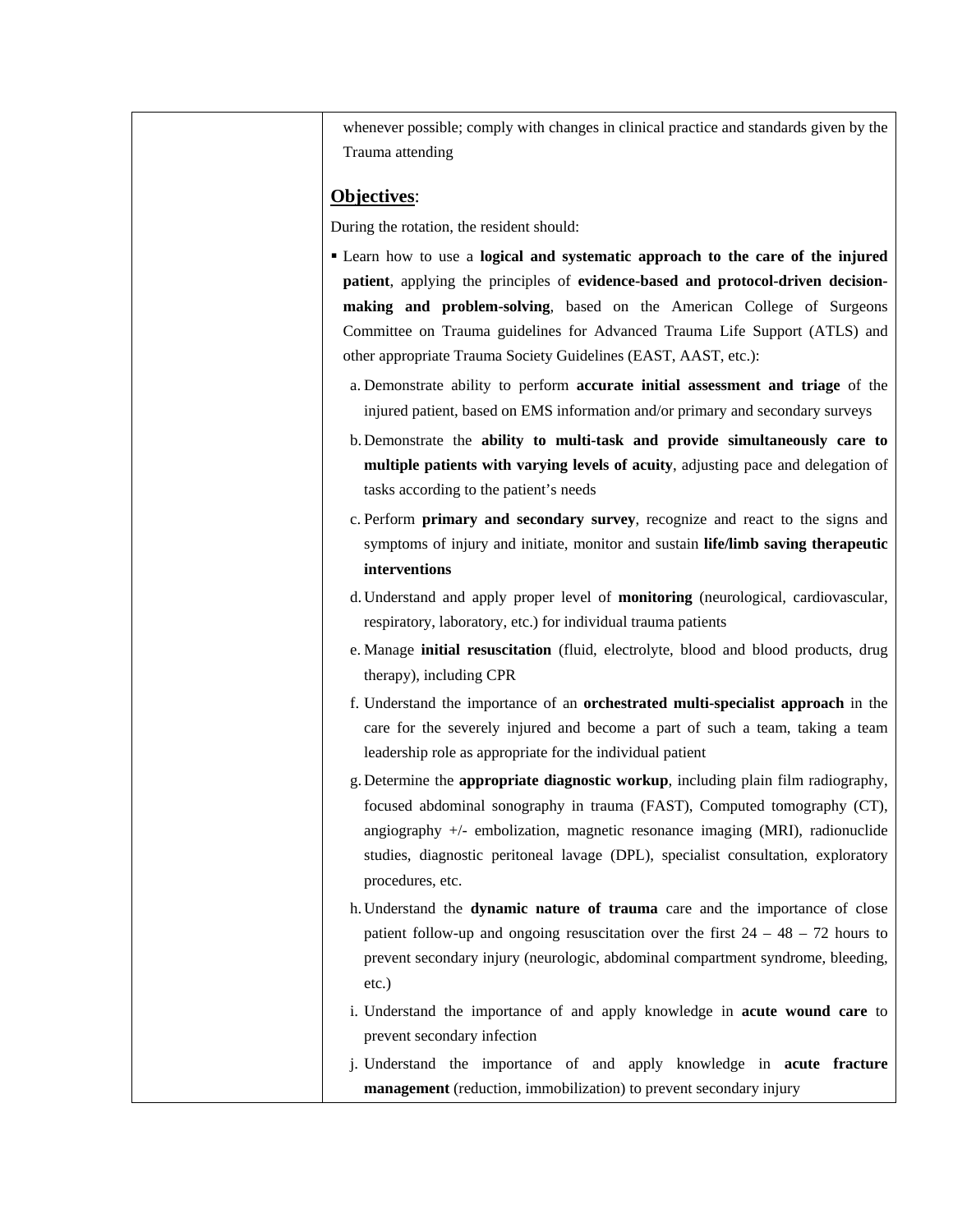|                           | k. Understand the importance of and apply knowledge in appropriate pain, anxiety                                                                                                   |
|---------------------------|------------------------------------------------------------------------------------------------------------------------------------------------------------------------------------|
|                           | and agitation management                                                                                                                                                           |
|                           | • Under one-on-one supervision of the Trauma attending, perform competently and/or                                                                                                 |
|                           | assist in procedures considered essential for the area of practice, including:                                                                                                     |
|                           | a. Vascular access (arterial, central venous)                                                                                                                                      |
|                           | b. Endotracheal<br>intubation<br>nasal)<br>(oral,<br>and<br>emergent<br>tracheal<br>access                                                                                         |
|                           | (cricothyroidotomy, tracheostomy) tube thoracostomy, (emergent) thoracotomy                                                                                                        |
|                           | c. Trauma laparotomy, including damage control operations                                                                                                                          |
|                           | d. Trauma thoracotomy (lateral, median sternotomy, other approaches)                                                                                                               |
|                           | e. Exploration of neck and extremities for injury                                                                                                                                  |
|                           | f. Elective and urgent operations related to the care of trauma patients, including                                                                                                |
|                           | tracheostomy, percutaneous and open enteral feeding access, operations for                                                                                                         |
|                           | complications after trauma and initial operative therapy                                                                                                                           |
|                           | g. Wound management, including flap closures and skin grafting                                                                                                                     |
|                           | • Participate in the pre- and post-operative surgical management of patients before                                                                                                |
|                           | and after trauma operations; attend trauma clinic once a week; participate on daily                                                                                                |
|                           | morning and afternoon patient rounds                                                                                                                                               |
|                           | "Manage post-operative surgical complications, including infection (wound,                                                                                                         |
|                           | systemic), bleeding, organ failure, anastomotic stenosis and leaks, etc.                                                                                                           |
|                           | Goals:                                                                                                                                                                             |
|                           |                                                                                                                                                                                    |
| <b>Medical Knowledge:</b> |                                                                                                                                                                                    |
|                           | • Understand the epidemiology and major trauma mechanisms in children and adults                                                                                                   |
|                           | in an urban environment; develop a fundamental understanding of the role of                                                                                                        |
|                           | prevention and major preventive efforts in the State of Florida and the costs associated<br>with the delivery of trauma care and trauma-related disability (productive years lost) |
|                           |                                                                                                                                                                                    |
|                           | " Understand the organization of the trauma system and its implications on the                                                                                                     |
|                           | delivery of trauma care in Florida                                                                                                                                                 |
|                           | • Demonstrate firm knowledge and applications of the principles of ATLS in evaluation                                                                                              |
|                           | and initial management of the injured patient                                                                                                                                      |
|                           | <b>Airway management and breathing:</b>                                                                                                                                            |
|                           | - Demonstrate fundamental knowledge of the mechanisms and types of airway                                                                                                          |
|                           | injury (blunt, penetrating) and compromise, their clinical signs and symptoms and                                                                                                  |
|                           | management thereof (endotracheal intubation [oral, nasal], cricothyroidotomy,                                                                                                      |
|                           | tracheostomy, fiberoptic intubation and other techniques, in-line stabilization)                                                                                                   |
|                           | - Demonstrate fundamental knowledge of the mechanisms and types of compromised                                                                                                     |
|                           | breathing (CNS impairment, [multiple] rib fractures and flail chest, [tension]<br>pneumothorax and hemothorax, aspiration, etc) the clinical signs and symptoms and                |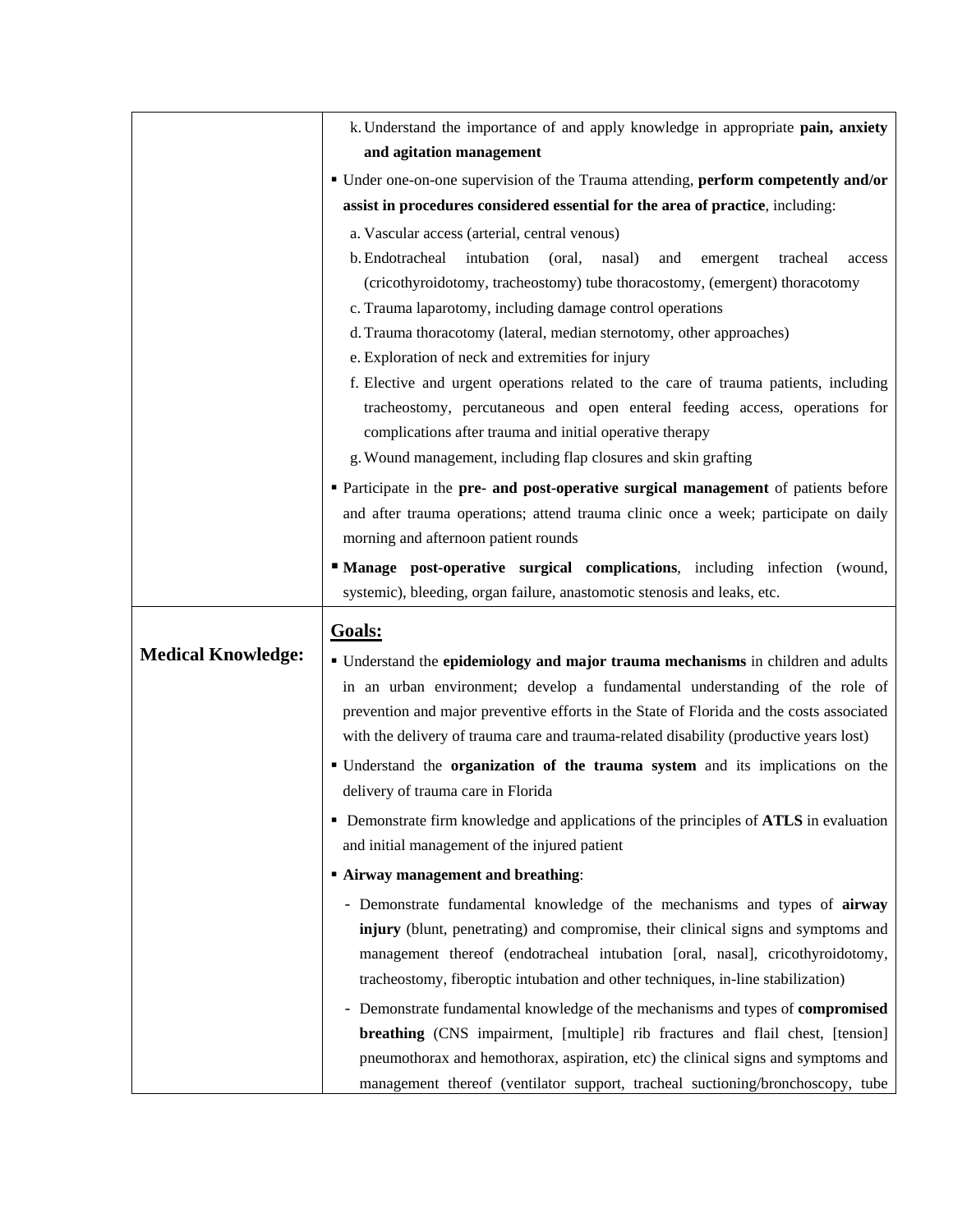| thoracostomy, etc.)                                                                                                                                      |
|----------------------------------------------------------------------------------------------------------------------------------------------------------|
| - Discuss the significance of "incidental" pneumothorax (found on CT) in the                                                                             |
| trauma patient with head injury/on positive pressure ventilation, undergoing surgery                                                                     |
| - Discuss the dynamic nature of pulmonary contusion and strategies to minimize<br>expansion                                                              |
| - Discuss the <b>pulmonary sequelae of aspiration</b> (massive and water) and their<br>management; Discuss the indications for antibiotic therapy        |
| - Discuss the medical and surgical management of:                                                                                                        |
| - Single/multiple rib fractures/flail chest                                                                                                              |
| - Pulmonary laceration and contusion                                                                                                                     |
| - Pneumothorax (open/closed/tension) and hemothorax                                                                                                      |
| - Diaphragmatic rupture                                                                                                                                  |
| - Mediastinal air                                                                                                                                        |
|                                                                                                                                                          |
| ■ Circulation:                                                                                                                                           |
| - Demonstrate fundamental knowledge of mechanisms and types of injuries that cause                                                                       |
| cardiovascular compromise, the clinical signs and symptoms of different grades of<br>shock, and management thereof                                       |
| - Demonstrate knowledge in techniques of limiting external blood loss and obtaining                                                                      |
| adequate vascular access for resuscitation                                                                                                               |
| - Understand the advantages and limitations of different resuscitation solutions                                                                         |
| - Crystalloid vs. colloid; isotonic vs. hypertonic solutions                                                                                             |
| - Indications for the use of <b>blood and blood products</b> (active ongoing                                                                             |
| hemorrhage, signs and symptoms of significant loss, age and pre-existing                                                                                 |
| cardiovascular conditions, etc.); understand the difference and implications of                                                                          |
| $O_{\text{neg}}$ , type specific and fully cross-matched blood, and time requirements for<br>availability                                                |
| - Understand the sequelae of "massive" transfusion on coagulation, immune<br>system, organ (dys-)function, etc. and strategies to minimize these effects |
|                                                                                                                                                          |
| - Understand the concepts behind <b>alternative <math>O_2</math> carriers</b> and their current uses                                                     |
| - Discuss different clinical and laboratory resuscitation endpoints (lactate, base<br>excess, O <sub>2</sub> delivery, mucosal pH, urine output, etc.)   |
| - Discuss the role of invasive vs. non-invasive monitoring in different clinical                                                                         |
| situations                                                                                                                                               |
| - Understand the dynamic nature of circulatory compromise and resuscitation                                                                              |
| and the need for close patient follow-up/re-evaluation                                                                                                   |
| - Discuss the use of other cardiovascular therapies, including pressor-inotropes                                                                         |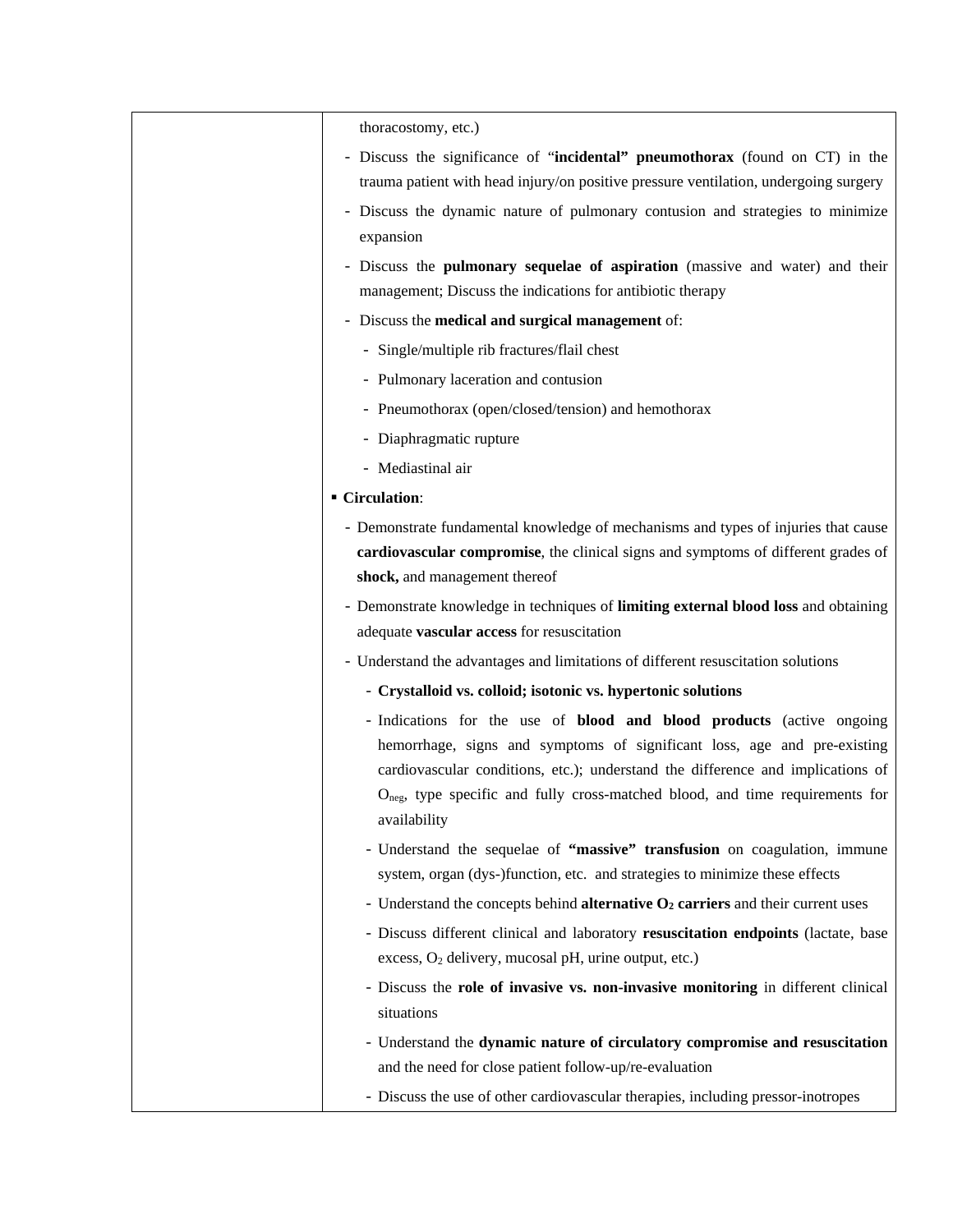| <b>- Disability:</b>                                                                                                                                                                                                                 |
|--------------------------------------------------------------------------------------------------------------------------------------------------------------------------------------------------------------------------------------|
| - Demonstrate knowledge in the <b>mechanisms of injury</b> that may lead to brain and<br>spine trauma; demonstrate ability to perform a comprehensive neuro-assessment,<br>and delineate appropriate radiologic studies              |
| - Understand the different types (and mechanisms of <b>brain injury</b> and (region)<br>associated signs, symptoms and therapy:                                                                                                      |
| - Concussion<br>- Epidural, subdural, subarachnoid, intra-cerebral, intra-ventricular hemorrhage<br>- Petechial intra-cranial hemorrhage and diffuse axonal injury<br>- Intra-cranial hypertension and cerebral herniation syndromes |
| - Understand about the incidence and influence of sedatives, narcotics, alcohol and<br>illicit drugs on neuro-evaluation and management                                                                                              |
| - Understand the influence of shock on neuro-evaluation and management                                                                                                                                                               |
| - Discuss the factors that cause <b>secondary brain injury</b> and strategies for their<br>prevention (hypotension, hypovolemia, hypoxia, seizure, etc.)                                                                             |
| - Understand indications for the following therapeutic strategies in brain injury:                                                                                                                                                   |
| - Airway management and ventilation                                                                                                                                                                                                  |
| - Mannitol, (controlled) hyperventilation, head of bed elevation                                                                                                                                                                     |
| - Anti-convulsive drugs                                                                                                                                                                                                              |
| - Intra-cranial pressure monitoring and cerebral perfusion pressure guided<br>cardiovascular therapy                                                                                                                                 |
| - Operative intervention (ventriculostomy, bur-hole drainage, craniotomy, etc.)                                                                                                                                                      |
| - Understand major types of (basal) skull fractures and their implications for<br>underlying brain injury, need for operative intervention and/or antibiotic therapy                                                                 |
| - Understand the different types (and mechanisms) of spine injury and (region)<br>associated signs, symptoms and therapy:                                                                                                            |
| - Discuss different types of spine fractures, associated injury mechanism and<br>implications for spine stability                                                                                                                    |
| - Understand the concepts of full spinal immobilization and strategies to maintain<br>spinal protection during the evaluation and initial therapy of trauma victims                                                                  |
| - Discuss different presentation with complete/incomplete,                                                                                                                                                                           |
| anterior/lateral/posterior/central spinal cord injury                                                                                                                                                                                |
| - Discuss <b>medical management</b> $(+/-$ steroids, perfusion pressure, etc.) and                                                                                                                                                   |
| operative management of spine fractures (braces, traction, halo, anterior /                                                                                                                                                          |
| posterior instrumentation)                                                                                                                                                                                                           |
| - Understand the pathophysiology of neurogenic shock and medical management                                                                                                                                                          |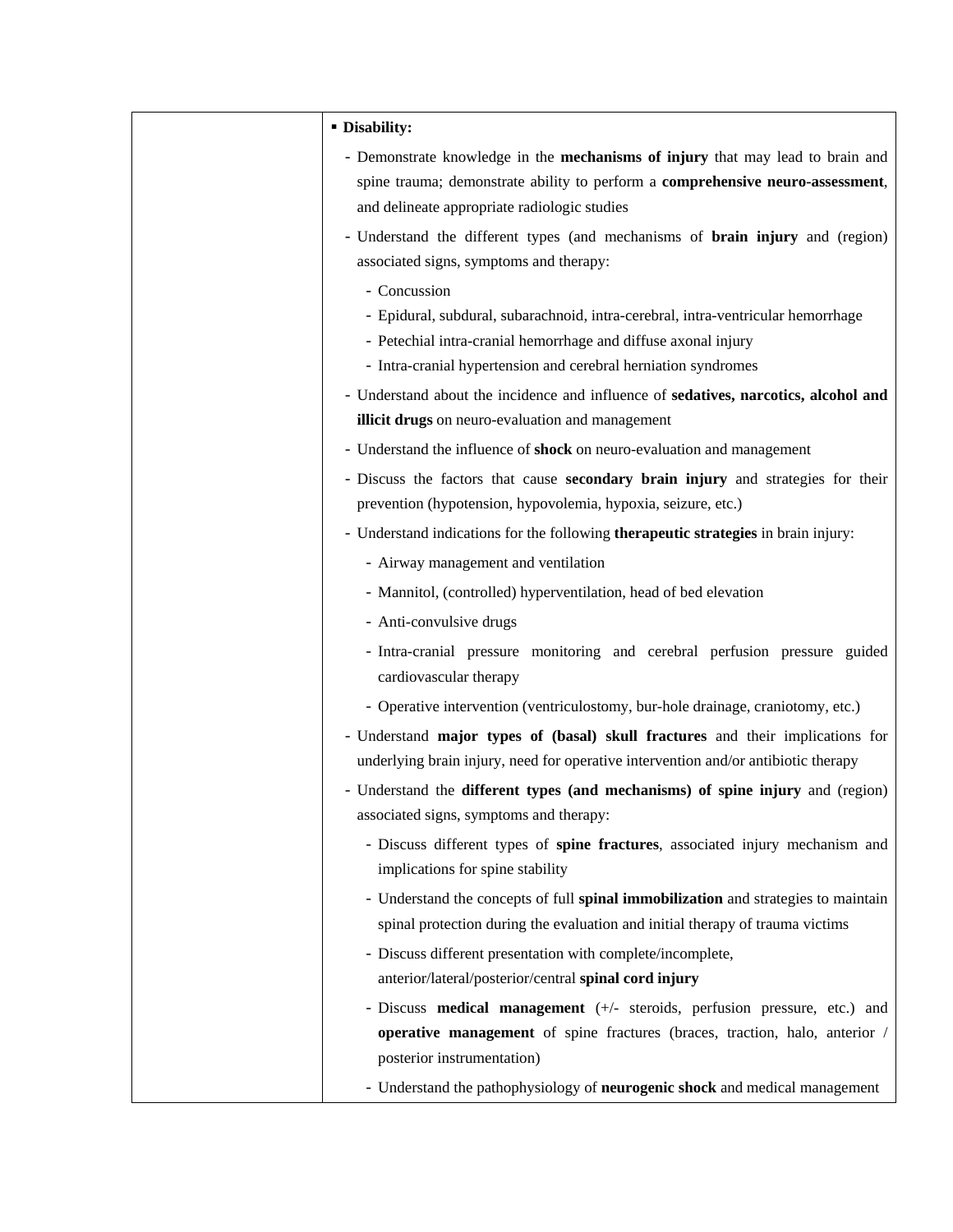| - Indications for airway management and ventilator support with "high" spinal<br>cord injuries                                                                                         |
|----------------------------------------------------------------------------------------------------------------------------------------------------------------------------------------|
| - Understand the <b>long-term sequelae</b> of spinal injuries and indications for physical<br>and occupational therapy and rehabilitation                                              |
| <b>Exposure:</b>                                                                                                                                                                       |
| - Understand the need for complete exposure and examination in all trauma patients                                                                                                     |
| - Understand the effects of <b>environmental exposure</b> and strategies for prevention:                                                                                               |
| - Grades of hypothermia, effects on metabolism, coagulation, CNS, heart and<br>other organ function, accelerated effects in children and elderly patients, alcohol                     |
| intoxication, moist exposure and extremes of temperature                                                                                                                               |
| - External and internal re-warming: heated IV fluids and blood products,<br>heating blankets and lamps, heated ventilator air, warm perfusion of body<br>cavities, etc.                |
| <b>Specific body region and organ injuries:</b>                                                                                                                                        |
| - Facial trauma                                                                                                                                                                        |
| - Discuss the major types of blunt facial injuries (LeFort) and their implications<br>for airway management                                                                            |
| - Understand the care principles involved with violation of the intracranial space<br>(rhinorrhea, otorrhea, pneumocephalus); indications for the use of (prophylactic)<br>antibiotics |
| - Discuss the <b>implications of orbital involvement</b> (globe trauma, optic nerve<br>injury, ocular muscle entrapment), their recognition and management                             |
| - Discuss common complications of facial fractures and management thereof                                                                                                              |
| - Bleeding and aspiration of blood: nasal/oropharyngeal packing, angiography-<br>embolization, operative hemostasis                                                                    |
| - Injury to teeth/foreign body aspiration: preservation of teeth, bronchoscopic<br>retrieval of foreign bodies                                                                         |
| - Nasal septum hematoma                                                                                                                                                                |
| - Loss of airway and the "difficult to intubate" patient: emergent Crico-<br>thyroidotomy or tracheostomy and other techniques of airway management<br>(bougie, fiberoptic, etc.)      |
| - Ethmoid/cribriform plate fractures and the dangers of nasal instrumentation<br>(intubation, nasogastric tube, etc.) in facial trauma                                                 |
| - Diagnosis and management of penetrating facial trauma                                                                                                                                |
| - Neck trauma                                                                                                                                                                          |
| - Understand the complex anatomy, the definition of the zones of the neck and                                                                                                          |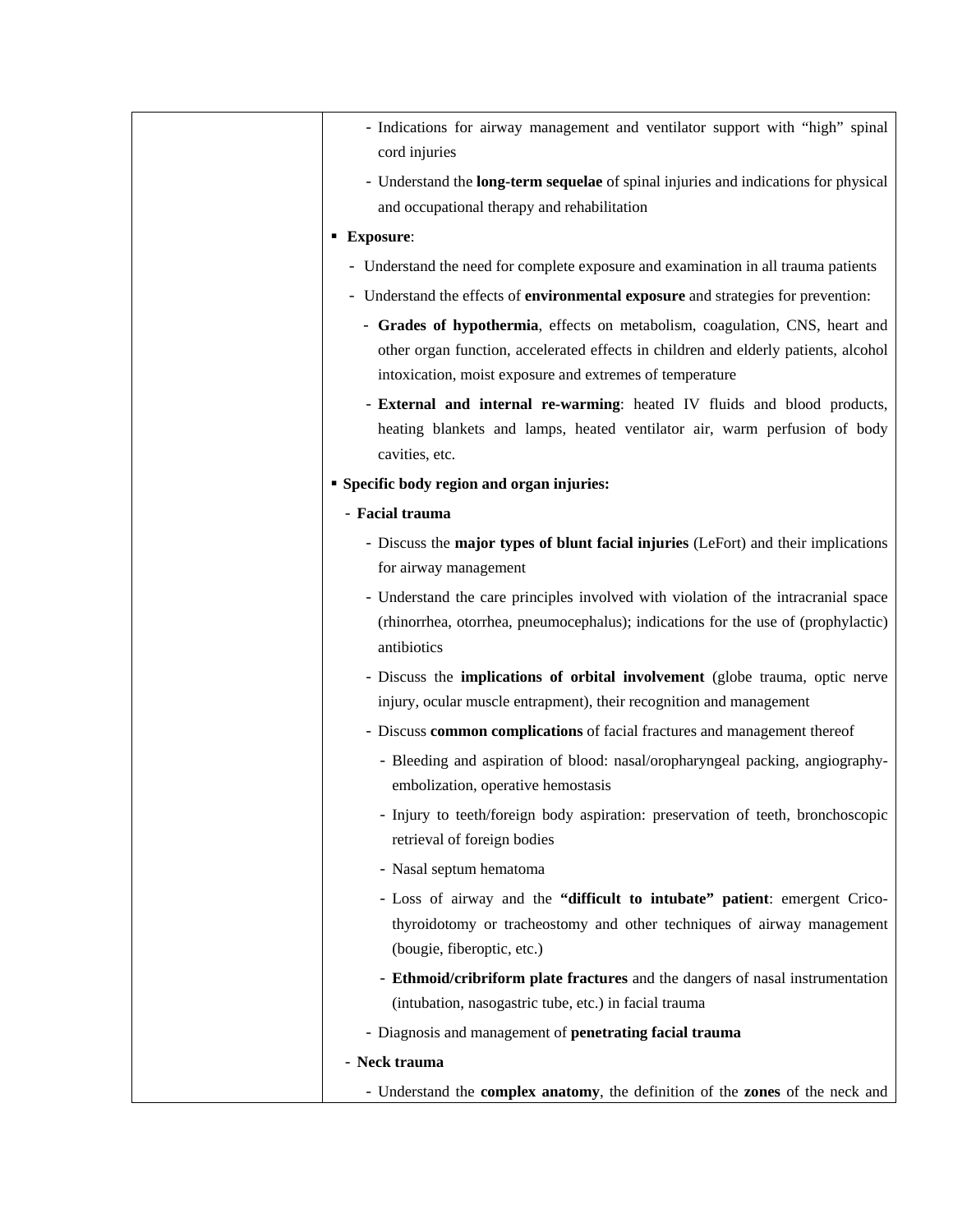| related implications for management of injuries                                                                                                                                                                                                                                                              |
|--------------------------------------------------------------------------------------------------------------------------------------------------------------------------------------------------------------------------------------------------------------------------------------------------------------|
| - Indication for exploration (zone II, obvious vascular, esophageal and/or tracheal                                                                                                                                                                                                                          |
| injury)                                                                                                                                                                                                                                                                                                      |
| - Alternatives to exploration: tracheo-bronchoscopy, esophagoscopy and/or<br>barium swallow, (CT) angiography                                                                                                                                                                                                |
| - Recognition and management of (potential) airway compromise (see difficult<br>to intubate patient)                                                                                                                                                                                                         |
| - Discuss diagnosis and management of <b>blunt carotid artery injuries</b> (direct<br>trauma vs. hyper-extension rotation injury): relevance of carotid bruit in trauma<br>patient; ultrasonography vs. angiography; role of anticoagulation/anti-platelet<br>agents                                         |
| - Chest trauma (see also airway management and breathing)                                                                                                                                                                                                                                                    |
| - Mediastinal injuries:                                                                                                                                                                                                                                                                                      |
| - Understand the complex anatomy and the different zones of the mediastinum                                                                                                                                                                                                                                  |
| - Discuss the clinical signs and symptoms of mediastinal injury to the trachea<br>and bronchial tree, great vessels, esophagus, heart, etc.                                                                                                                                                                  |
| - Discuss the basic differences between blunt and penetrating injury to the chest;<br>Understand the concept of "the box"                                                                                                                                                                                    |
| - Discuss the sensitivity, specificity and accuracy of various diagnostic tests:<br>radiographs,<br>film<br>CT,<br>angiography,<br>tracheo-bronchoscopy,<br>plain<br>esophagoscopy vs. barium swallow                                                                                                        |
| - Develop a fundamental understanding of the management of injuries to:                                                                                                                                                                                                                                      |
| - Esophagus (cervical, upper and lower thoracic), including considerations<br>regarding the time interval between injury and repair, overall status of the<br>patient, primary vs. interposition repair, etc.                                                                                                |
| - Trachea, bronchi (main stem/lobar/segmental, partial/complete), including<br>options for repair vs. primary resection                                                                                                                                                                                      |
| - Aorta (ascending, arch, descending), including definition of types,<br>advantages and problems of cardiovascular bypass vs. clamp-and-sew<br>techniques of repair                                                                                                                                          |
| - Vena cava                                                                                                                                                                                                                                                                                                  |
| - Heart: blunt vs. penetrating injury; signs and symptoms of pericardial<br>tamponade; signs, symptoms and complications of cardiac contusion and<br>indications for (prolonged) cardiac monitoring; indications for left/"clam-<br>shell" thoracotomy and/or median sternotomy/trap-door exposure; concepts |
| of acute cardiac hemostasis (finger, balloon, stapler) and permanent repair                                                                                                                                                                                                                                  |
| - Thoracic lymphatic injuries: diagnosis and conservative management (tube                                                                                                                                                                                                                                   |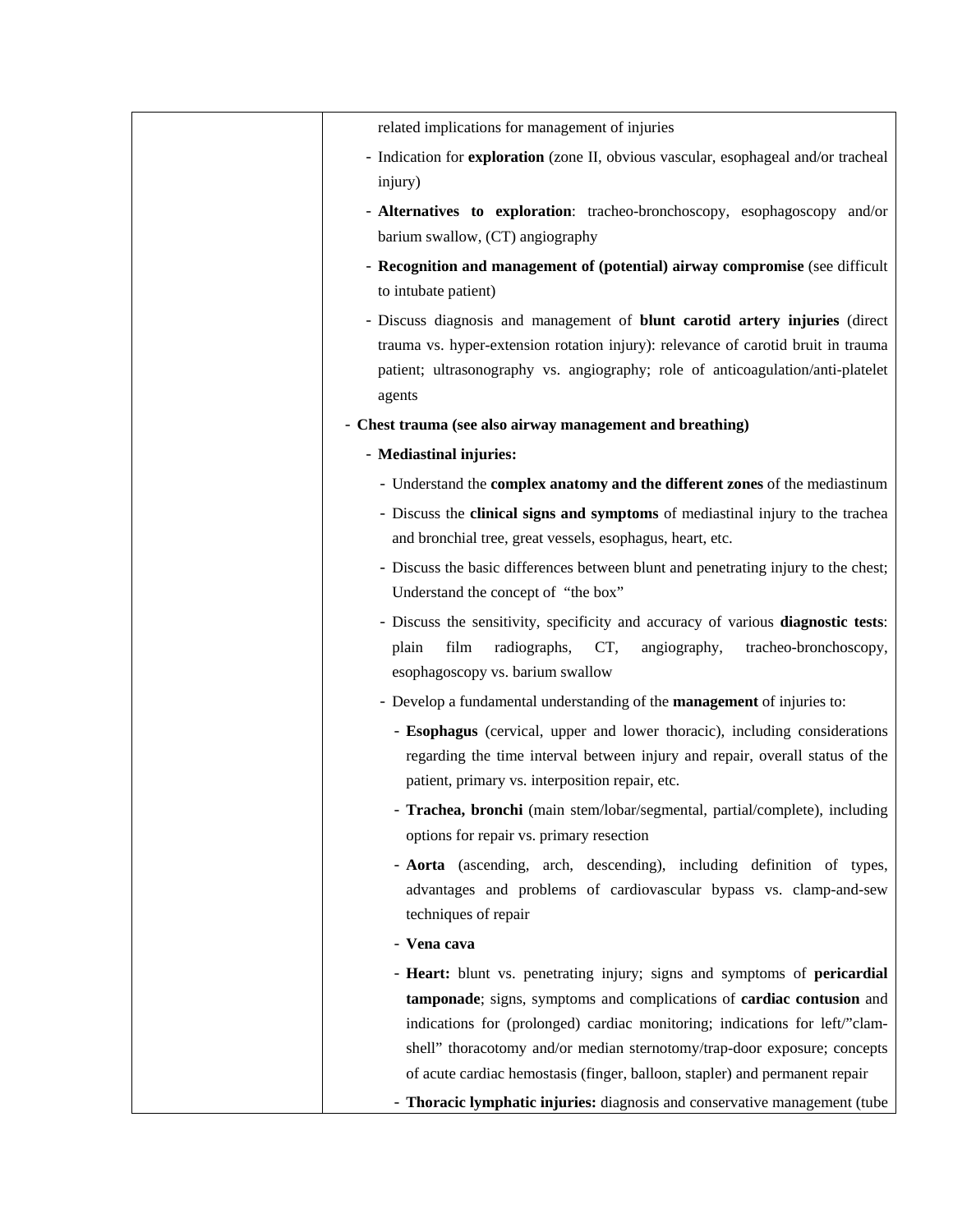| thoracostomy, TPN, sclerotherapy) vs. operative management                                                                                                                                                                                                                                                                                                                                                                                                            |
|-----------------------------------------------------------------------------------------------------------------------------------------------------------------------------------------------------------------------------------------------------------------------------------------------------------------------------------------------------------------------------------------------------------------------------------------------------------------------|
| - Abdominal trauma                                                                                                                                                                                                                                                                                                                                                                                                                                                    |
| - Penetrating vs. blunt trauma                                                                                                                                                                                                                                                                                                                                                                                                                                        |
| - Understand the <b>anatomy of the abdomen</b> and the distinctive zones $(I - III, I)$<br>supra- vs. infra-mesocolic) and their implication for injury (combinations);<br>discuss association of certain trauma mechanisms (axial deceleration, AP vs.<br>lateral force, "seatbelt injury", "handlebar injury", etc. and specific patterns of<br>intra-abdominal injury                                                                                              |
| - Discuss the evaluation of the patient with blunt and penetrating abdominal<br>diagnostic/management<br>understand<br>the<br>algorithm,<br>using<br>trauma;<br>hemodynamic (in-) stability, absence or presence of peritoneal signs or<br>evisceration, use of FAST/DPL/CT as diagnostic tests; understand the<br>indications, limitations and diagnostic accuracy of these tests<br>- Differentiate abdominal from flank trauma; discuss the diagnostic work-up for |
| retroperitoneal injuries                                                                                                                                                                                                                                                                                                                                                                                                                                              |
| - Understand the difference between gunshot and stab wounds, and considerations<br>regarding conservative management of penetrating abdominal trauma; discuss<br>the options to evaluate for peritoneal penetration (CT, ultrasound, wound<br>exploration, diagnostic laparoscopy)                                                                                                                                                                                    |
| - Understand the requirements for conservative management (serial abdominal<br>examination) of abdominal trauma; discuss the implications of delayed<br>diagnosis of hollow viscus injury (Fakhry et al.)                                                                                                                                                                                                                                                             |
| - Discuss the difference in the diagnosis and management of patients with<br>altered mental state (head injury, intoxication, etc.) and abdominal trauma, and<br>those patients who are to undergo lengthy (non-abdominal) operations<br>- Discuss the management of patients with <b>incidental free fluid</b> on FAST/CT but<br>without other clinical or radiological signs of intra-abdominal injury                                                              |
| - Discuss the indications, limitations and potential complications of diagnostic<br>laparoscopy and contrast with those of laparotomy<br>- Understand the concept of damage control laparotomy: indications, options                                                                                                                                                                                                                                                  |
| for (temporary) closure of the abdomen; pathophysiology and clinical signs of<br>intra-abdominal hypertension and strategies to avoid and manage this<br>complication                                                                                                                                                                                                                                                                                                 |
| - Discuss the indications and duration of <b>antibiotic therapy</b> in different types of<br>abdominal injury (solid organ, hollow viscus, minimal vs. substantial spillage of<br>enteric contents, gastric/duodenal vs. small bowel vs. colonic contamination)                                                                                                                                                                                                       |
|                                                                                                                                                                                                                                                                                                                                                                                                                                                                       |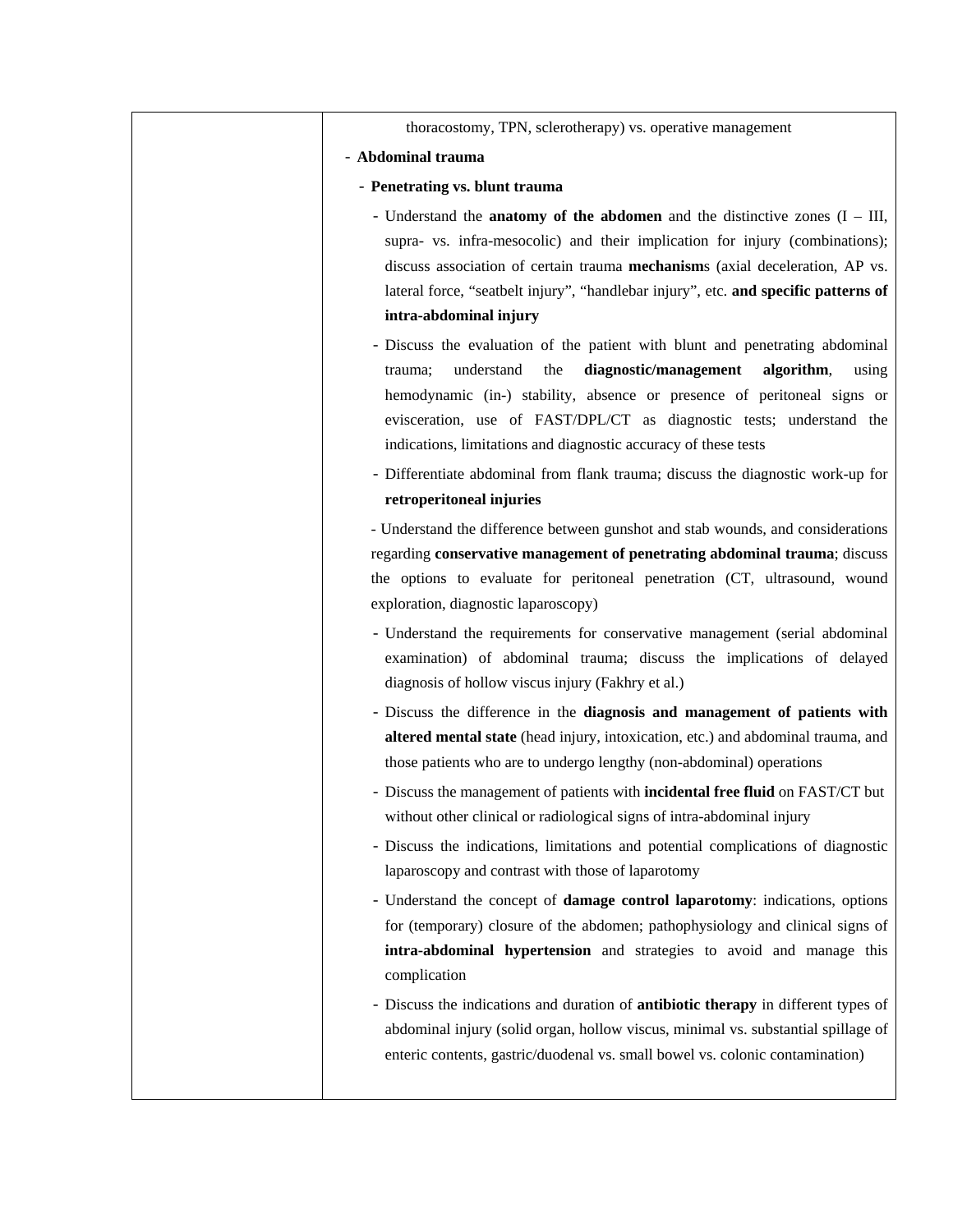| - Liver/Spleen                                                                                                                                                                                                                                          |
|---------------------------------------------------------------------------------------------------------------------------------------------------------------------------------------------------------------------------------------------------------|
| - Understand the anatomy of liver and spleen, common mechanisms and<br>patterns of injury                                                                                                                                                               |
| - Understand the AAST grading of liver and spleen injury and graded therapeutic                                                                                                                                                                         |
| intervention                                                                                                                                                                                                                                            |
| - Understand the role of conservative management, including angiography and                                                                                                                                                                             |
| embolization in liver and spleen injury, its outcomes, and potential<br>complications                                                                                                                                                                   |
| - Discuss options for operative intervention:                                                                                                                                                                                                           |
| - Splenic hemostasis (topical pro-coagulants), splenorrhaphy vs. partial/total<br>splenectomy; immunologic implications (OPSI, vaccination); Splenic<br>vascular control; avoidance and management of injuries to the tail of the<br>pancreas           |
| - Liver hemostasis (electro-cautery, argon beam coagulator, topical pro-<br>coagulants, omental patch, liver sutures, individual vessel ligation, peri-<br>hepatic packing) vs. partial hepatectomy; use of the Pringle maneuver in<br>hepatic bleeding |
| - Discuss complications of liver and spleen trauma and management thereof:                                                                                                                                                                              |
| - Organ infarction and abscess, persistent or recurrent bleeding, etc.                                                                                                                                                                                  |
| - Pancreas/Duodenum                                                                                                                                                                                                                                     |
| - Understand the complex anatomy of the pancreas and duodenum, common<br>mechanisms and patterns of injury                                                                                                                                              |
| - Understand the AAST grading of pancreas and duodenal injuries and graded<br>therapeutic intervention                                                                                                                                                  |
| - Understand the importance and diagnostic options to make the diagnosis of<br><b>pancreatic and biliary ductal injury</b> (exploration, intra-operative radiographic<br>or vital dye studies, ERCP); discuss the options to manage ductal injury       |
| - Understand the concept of duodenal/pancreatic diversion and drainage<br>(pyloric exclusion, duodenal diverticularization, gastric/retrograde duodenal<br>tubes, peri-duodenal/-pancreatic drainage)                                                   |
| - Discuss the options for pancreatic resection preservation                                                                                                                                                                                             |
| - Discuss the options for duodenal closure (primary, omental vs. jeunal patch)                                                                                                                                                                          |
| - Stomach/Intestines                                                                                                                                                                                                                                    |
| - Recognize and management of penetrating and blunt injury, including<br>mesenteric injury and devascularization; resection vs. repair; indications for<br>(protective) ostomy                                                                          |
| - Understand the consequences of delayed diagnosis of visceral injury and                                                                                                                                                                               |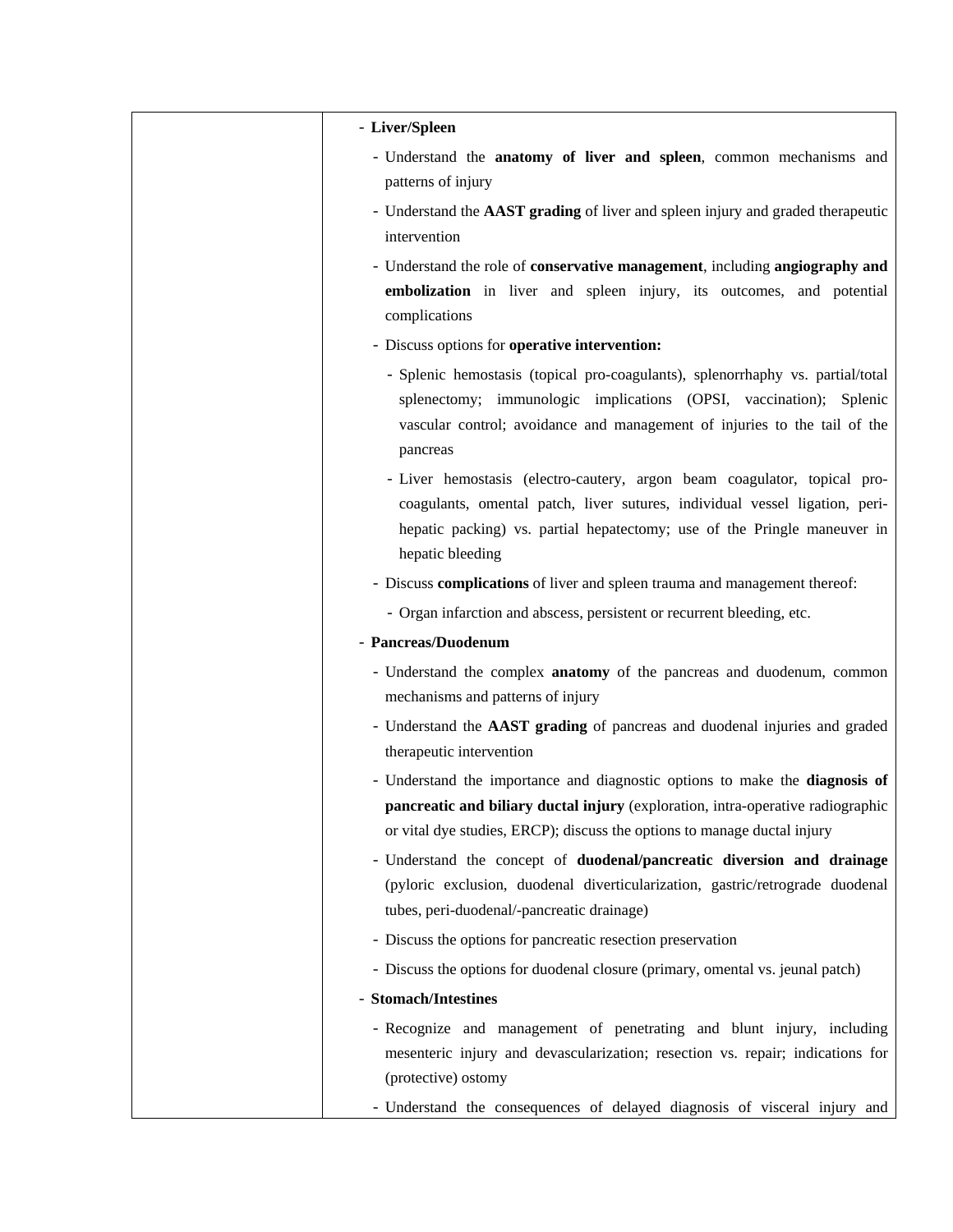| strategies to prevent such occurrence; understand the consequences of<br>anastomotic leak, short bowel, etc. and discuss strategies for management                                                                                                     |
|--------------------------------------------------------------------------------------------------------------------------------------------------------------------------------------------------------------------------------------------------------|
| - Discuss the options and timing for enteral feeding access                                                                                                                                                                                            |
| - Discuss incidence, management and strategies for prevention of long-term<br>complications, including ventral hernia, bowel obstruction, etc., after<br>laparotomy                                                                                    |
| - Discuss the various options of management for abdominal compartment<br>syndrome and open abdomen, including the Starr artificial bur delayed fascial<br>closure technique                                                                            |
| - Kidney/Bladder/Ureter                                                                                                                                                                                                                                |
| - Understand the anatomy of the genitourinary system, common mechanisms<br>and patterns of injury                                                                                                                                                      |
| - Understand AAST grading of renal injury and graded therapeutic intervention                                                                                                                                                                          |
| - Discuss sensitivity, specificity and accuracy of diagnostic tests in genitourinary<br>trauma                                                                                                                                                         |
| - (urethro-) Cystogram, CT-cystogram<br>- (single shot vs. formal) IVP vs. IV contrast CT<br>- FAST vs. formal renal ultrasonography                                                                                                                   |
| - Angiography<br>$-$ MRI / MRA                                                                                                                                                                                                                         |
| - Discuss the management of the intra-operatively identified peri-nephric<br>hematoma in blunt vs. penetrating trauma                                                                                                                                  |
| - Discuss the diagnosis and management of reno-vascular trauma; understand<br>the consequences of the chronically ischemic kidney (pain, hypertension)                                                                                                 |
| - Understand the difference in management between intra- and extra-peritoneal<br><b>bladder rupture</b> ; discuss implications and evaluation of trigonal involvement                                                                                  |
| - Discuss options for operative intervention in genitourinary trauma:                                                                                                                                                                                  |
| - Reno-vascular control<br>- Kidney hemostasis (electro-cautery, topical pro-coagulants, renorrhaphy,<br>[partial-] nephrectomy)<br>- Repair of calices and renal pelvis<br>- Ureteral repair (primary, uertero-ureterostomy, psoas hitch, renal auto- |
| transplant, ileal conduit, etc.)                                                                                                                                                                                                                       |
| - Retroperitoneal injuries                                                                                                                                                                                                                             |
| - Understand the common mechanisms (blunt and penetrating) that may lead to<br>retroperitoneal injury and discuss signs and symptoms of isolated retro-<br>peritoneal injury                                                                           |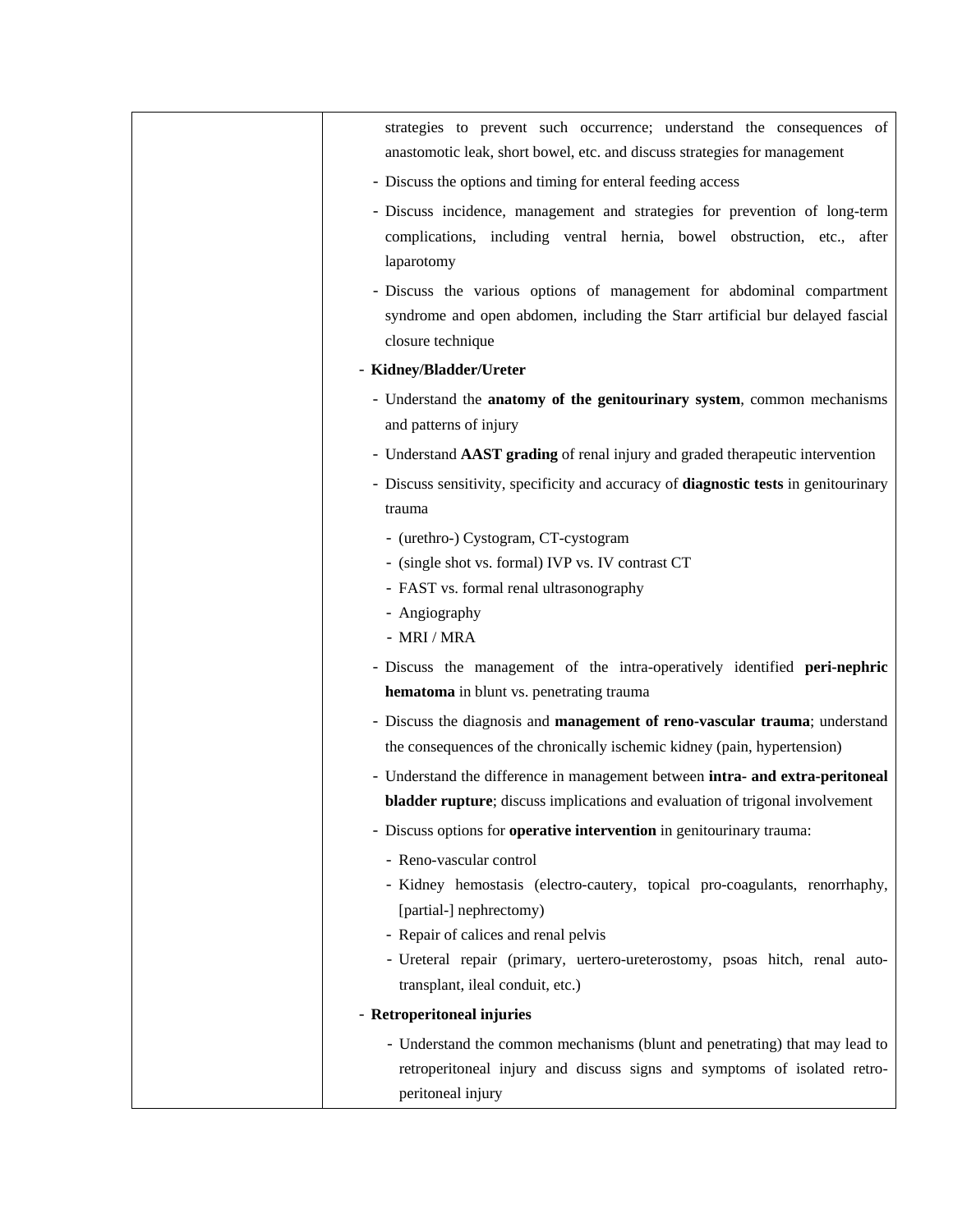| - Understand the value of CT in the evaluation of retroperitoneal injury                                                                    |
|---------------------------------------------------------------------------------------------------------------------------------------------|
| - Discuss the management in view of the individual organs injured and                                                                       |
| significance of combination injuries                                                                                                        |
| - Pelvic trauma                                                                                                                             |
| - Understand the anatomy of the pelvic ring, vasculature and organs, common                                                                 |
| mechanisms and patterns of injury (AO classification of pelvic fractures)                                                                   |
| - Discuss the clinical diagnosis of and initial/damage control maneuvers in                                                                 |
| patients with significant pelvic injuries (pelvic binder, external fixation); discuss                                                       |
| the concerns regarding DPL and bladder catheterization with pelvic injury                                                                   |
| - Discuss the role of angiography and embolization in pelvic trauma                                                                         |
| - Discuss the diagnosis and management and specific considerations in male and                                                              |
| female perineal trauma                                                                                                                      |
| - Extremity trauma                                                                                                                          |
| - Vascular and peripheral nerve injuries                                                                                                    |
| - Understand the fundamentals of extremity neuro-vascular anatomy                                                                           |
| - Understand fundamentals of diagnosis and management of extremity vascular                                                                 |
| injury (see Vascular Surgery, Medical Knowledge: Goals and Objectives)                                                                      |
| - Discuss hard and soft signs of vascular injury; understand the concept of                                                                 |
| proximity and blast injury in penetrating trauma; understand the concept of                                                                 |
| partial injury in blunt (intima) and penetrating trauma (adventitia); discuss                                                               |
| orthopedic injuries with higher incidence of (neuro-) vascular damage;<br>understand the concepts of shunting and damage control orthopedic |
| stabilization, and "out of the zone of injury" vascular repair; discuss the specific                                                        |
| risks of anticoagulation and anti-platelet agents in (multiple-) trauma patients                                                            |
| and head-injured patients                                                                                                                   |
| - Orthopedic and soft tissue injuries                                                                                                       |
| - Understand fundamentals of diagnosis and management of extremity orthopedic                                                               |
| (bone and soft tissue injury (see Orthopedic Surgery, Medical Knowledge:                                                                    |
| Goals and Objectives), including initial fracture stabilization and pain control,                                                           |
| management of open fractures, management of dislocations with and without                                                                   |
| neuro-vascular compromise, diagnosis and management of compartment                                                                          |
| syndromes, diagnosis and management of nerve injury, diagnosis and                                                                          |
| management of crush injury and rhabdomyolysis                                                                                               |
|                                                                                                                                             |
| <u> Objectives – General:</u><br>• Complete the reading assignment (see literature list)                                                    |
|                                                                                                                                             |
| ■ Attend all (≥ 85%) conferences, M&M conferences, Grand Rounds/other                                                                       |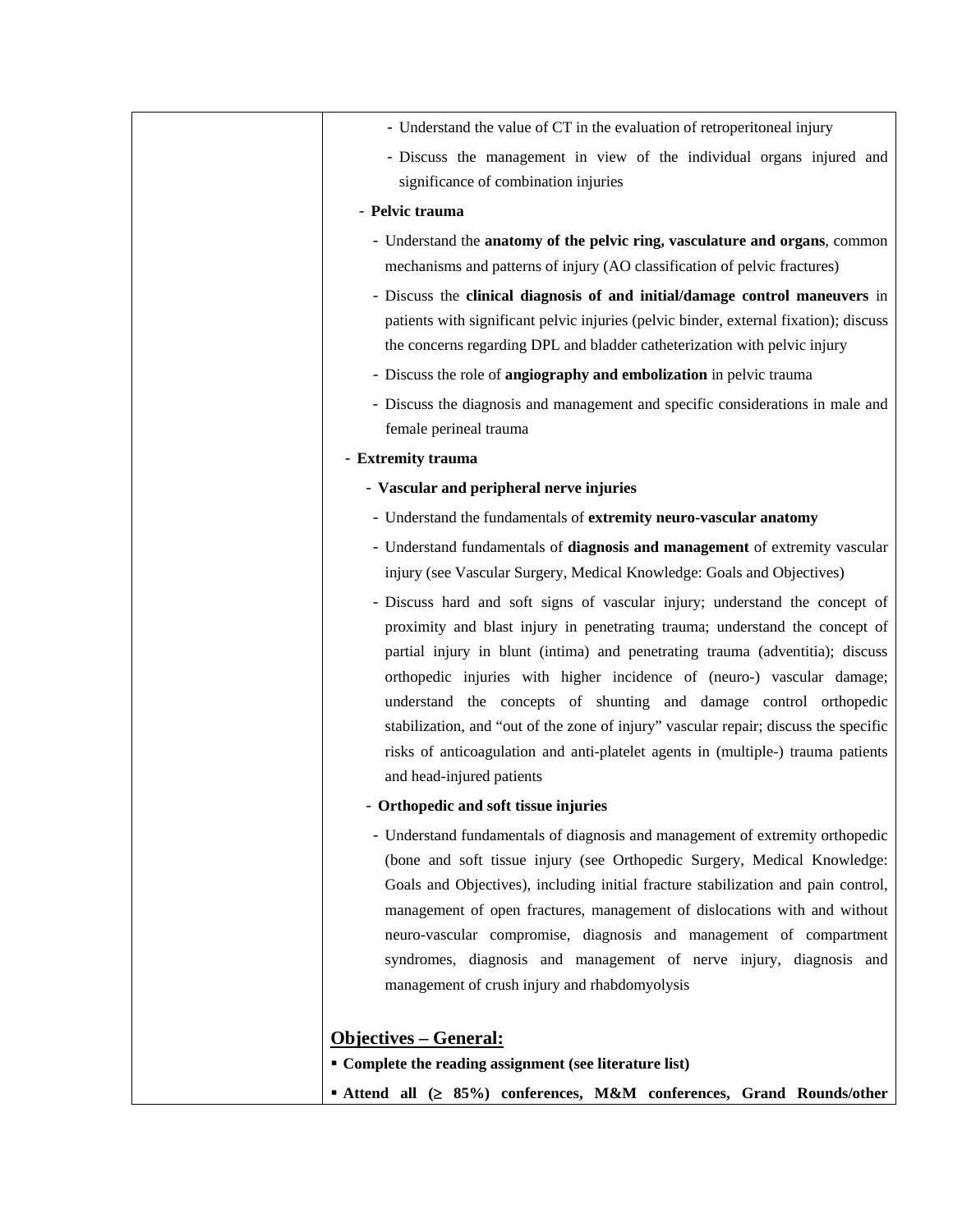|                       | educational activities of the Trauma Center, during the rotation                                |
|-----------------------|-------------------------------------------------------------------------------------------------|
|                       | · Take a post-rotation self-assessment test with at least 75% correct answers [if               |
|                       | offered]                                                                                        |
|                       | <b>Goals and Objectives:</b>                                                                    |
| <b>Practice-based</b> | Residents must be able to investigate and evaluate their patient care practices, appraise       |
| <b>Learning and</b>   | and assimilate scientific evidence, and improve their patient care practices. Residents are     |
| <b>Improvement:</b>   | expected to:                                                                                    |
|                       | <b>Self-assessment:</b> Analyze practice experience during the rotation, as well as own         |
|                       | performance-based on interaction with Trauma fellow, attending(s) and other key                 |
|                       | Trauma staff; accept and use constructive criticism to improve performance in the six           |
|                       | core competencies.                                                                              |
|                       | <b>Medical knowledge:</b> Self-directed and under mentorship of Trauma fellow and               |
|                       | attending staff, locate, appraise and assimilate evidence from scientific studies related       |
|                       | to their patients' health problems; use evidence based medicine approach to patient             |
|                       | care whenever possible; apply knowledge of study designs and statistical methods to             |
|                       | the appraisal of clinical studies and other information on diagnostic and therapeutic           |
|                       | effectiveness; use information technology to manage information, access online                  |
|                       | medical information; and support their own education; facilitate the learning of                |
|                       | students and other health care professionals on the transplant service by sharing pre-          |
|                       | existing and newly acquired knowledge (general and case-based) on rounds and during             |
|                       | formal educational activities. Residents are encouraged to ask/question the Trauma              |
|                       | fellow, attending staff and/or other Trauma Surgery related expert providers for                |
|                       | clarification of unclear concepts/practices at any time.                                        |
|                       | • Participate in the peri-operative management of Trauma and critically ill patients            |
|                       | as outlined in patient care competency; during the rotation the resident should become          |
|                       | familiar/proficient with:                                                                       |
|                       | a. The major mechanisms/etiologies of Trauma in an urban environment and                        |
|                       | commonly associated injury patterns                                                             |
|                       | b. The protocol-driven, organized, multi-specialist driven approach to Trauma                   |
|                       | resuscitation and damage control, including successful participation in ATLS and<br><b>ATOM</b> |
|                       | c. Sequential goal-directed diagnostic work-up of trauma patients                               |
|                       | d. Operative approaches for trauma in all major body areas                                      |
|                       | e. Organ failures, individual and combined, definitions, etiologies and management              |
|                       | f. The continuum of care from scene to rehabilitation                                           |
|                       | g. Management of complex multi-morbid patients                                                  |
|                       |                                                                                                 |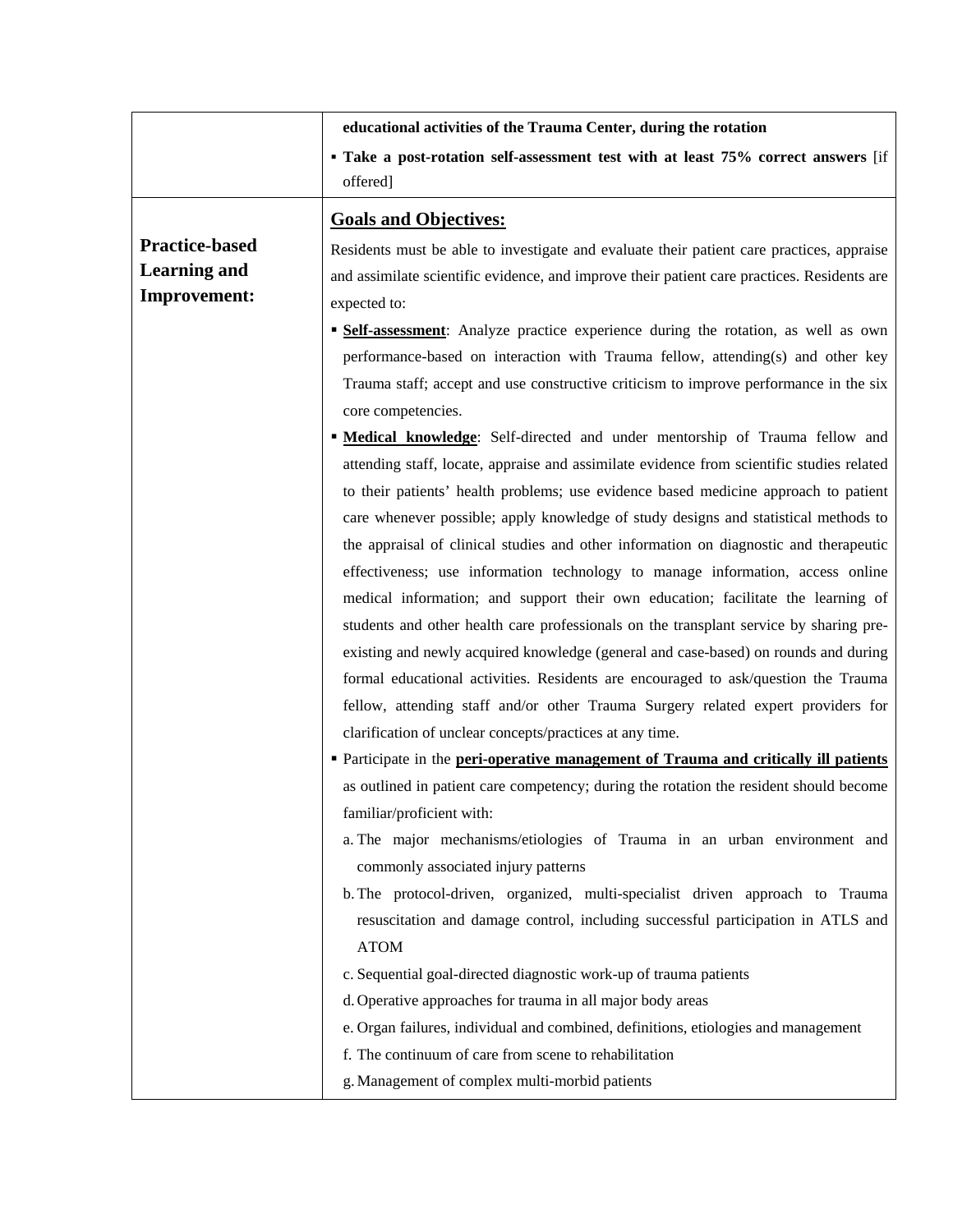|                          | h. Management of complications related to trauma care                                       |
|--------------------------|---------------------------------------------------------------------------------------------|
|                          | Perform/participate in <b>trauma-related operations</b> as outlined in the patient care     |
|                          | competency; During the rotation the resident should become familiar/proficient with:        |
|                          | a. Laparotomy                                                                               |
|                          | b. Thoracotomy                                                                              |
|                          | c. Neck exploration                                                                         |
|                          | d. Extremity exploration                                                                    |
|                          | e. Repair of simple and complex wounds in all body areas                                    |
|                          | f. Placement of emergent airway and vascular access                                         |
|                          | g. Stabilization of fractures (extremity, pelvic, spine)                                    |
|                          | <b>Goals and Objectives:</b>                                                                |
| <b>Interpersonal and</b> | Residents must be able to demonstrate interpersonal and communication skills that result    |
| Communication            | in effective information exchange and teaming with patients, their patient's families and   |
| <b>Skills:</b>           | professional associates. Residents are expected to:                                         |
|                          | " Develop interpersonal skills necessary to communicate effectively with patients,          |
|                          | patient families, nursing staff, mid-level healthcare providers, ancillary staff, medical   |
|                          | students, fellow residents and attending staff in the complex multi-specialty               |
|                          | environment that constitutes Trauma surgery                                                 |
|                          | " Contribute to creating an atmosphere of collegiality and mutual respect with all          |
|                          | providers involved in the care of patients                                                  |
|                          | • Develop effective listening, questioning and documentation skills                         |
|                          | • Demonstrate ability to work effectively as a member of a team                             |
|                          | • Demonstrate ethically sound behavior (see also Professionalism)                           |
|                          | <b>Share own knowledge</b> with other members of the team to foster an environment of       |
|                          | learning                                                                                    |
|                          | <b>Goals and Objectives:</b>                                                                |
| Professionalism:         | Residents must demonstrate a commitment to carrying out professional responsibilities,      |
|                          | adherence to ethical principles, and sensitivity to a diverse patient population. Residents |
|                          | are expected to:                                                                            |
|                          | • Demonstrate adherence to institutional and departmental standards and policies            |
|                          | · Demonstrate respect, compassion, integrity and ethical behavior consistent with           |
|                          | the values of the division and St Mary's Medical Center; develop and sustain                |
|                          | sensitivity toward differences of age, gender, culture, religion, ethnicity or other        |
|                          | diversities in both co-workers and patients                                                 |
|                          | " Demonstrate ability to appropriately take on, share and delegate responsibilities         |
|                          | with regard to patient care; balance own rights and privileges appropriately with           |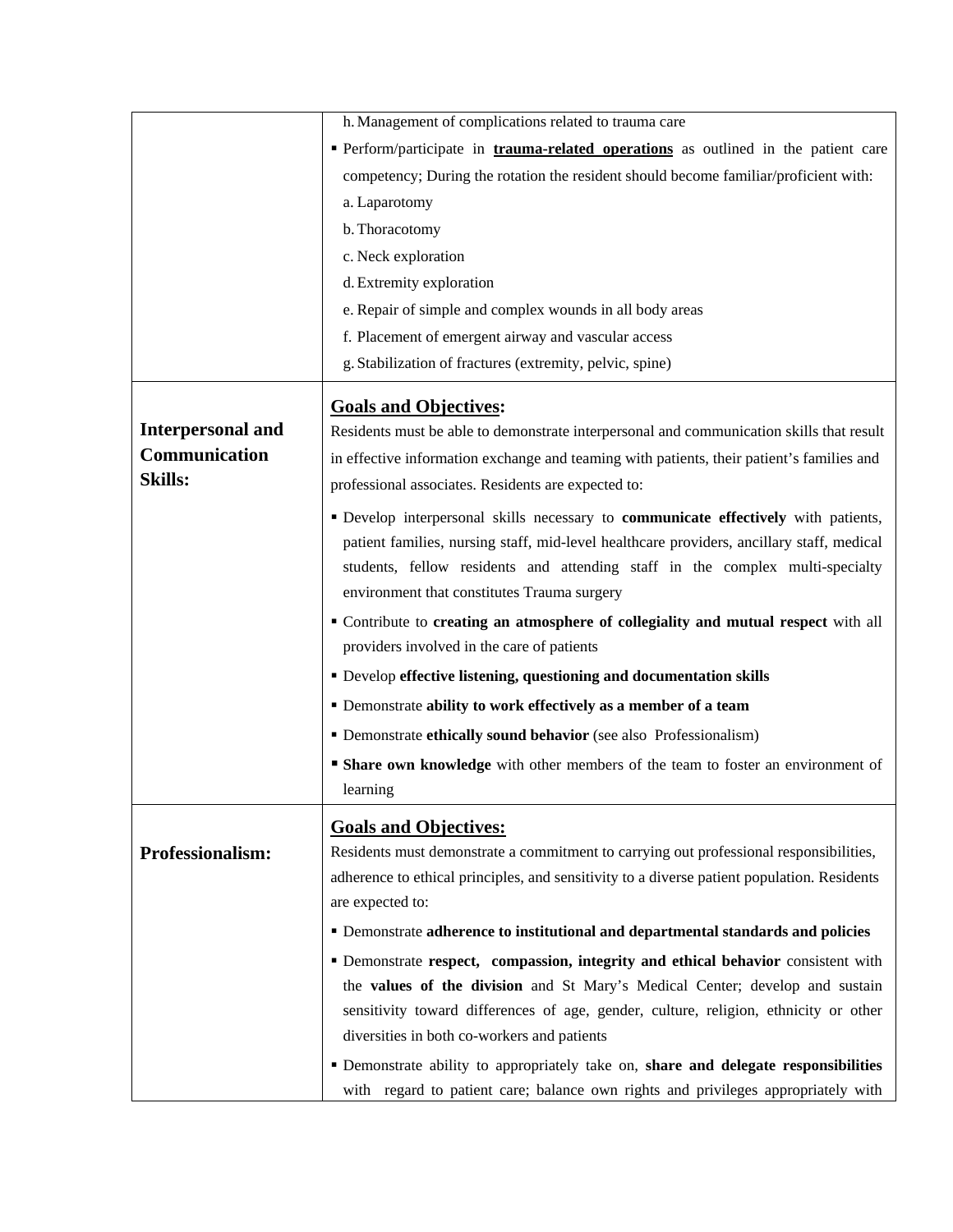|                      | responsibilities and accountability resulting from being a member of a team dedicated                                  |
|----------------------|------------------------------------------------------------------------------------------------------------------------|
|                      | to patient care                                                                                                        |
|                      | • Demonstrate commitment to excellence and on-going professional development                                           |
|                      | • Under attending and other Trauma staff guidance, develop skill to resolve potential                                  |
|                      | problems and conflicts that occur in a complex corporate environment using the                                         |
|                      | appropriate channels and methods of communication to maximize patient care and                                         |
|                      | surgical service performance                                                                                           |
|                      | Evaluate and formulate a response to ethical questions, including:                                                     |
|                      | a. Management of the patient with severe brain injury, clinical prognosis and                                          |
|                      | limitation/withdrawal of care?                                                                                         |
|                      | b. Management of high spinal cord injury – patient-driven withdrawal of care in the                                    |
|                      | awake and conscious patient?                                                                                           |
|                      | c. Management of the coagulopathic patient – depleting blood bank resources – when                                     |
|                      | is enough, enough?                                                                                                     |
|                      | d. Application of advanced care directives – how do they apply to trauma?                                              |
|                      | e. Management of the elderly trauma patient – how aggressive should therapy be in<br>octogenarians and older patients? |
|                      | f. The pediatric Jehovah's Witness patient – transfusion against the parents will?                                     |
|                      | g. Management and/or withdrawal of care in patients without family or healthcare                                       |
|                      | power of attorney – the state as guardian?                                                                             |
|                      | h. Management of the imprisoned patient – institutional demands vs. medical needs?                                     |
|                      |                                                                                                                        |
| <b>Systems-based</b> | <b>Goals and Objectives:</b>                                                                                           |
| <b>Practice:</b>     | Residents must demonstrate an awareness of and responsiveness to the larger context and system                         |
|                      | of healthcare and the ability to effectively call on system resources to provide care that is of                       |
|                      | optimal value. Residents are expected to:                                                                              |
|                      | · Understand how choices in patient care and other professional practices affect other healthcare                      |
|                      | professionals, the healthcare organization and the larger society and how these elements of the                        |
|                      | system affect their own practice:                                                                                      |
|                      | a. Average cost of trauma in the State of Florida/nationwide                                                           |
|                      | b. Productive years lost, cost of disability, particularly in head and spine injury                                    |
|                      | c. Cost of acute care and rehabilitation                                                                               |
|                      | d. Cost of prevention efforts                                                                                          |
|                      | e. Comparative cost of conservative vs. primary operative management in select injuries, i.e.,                         |
|                      | blunt splenic injury                                                                                                   |
|                      | f. The relevance and components of clinical pathways and protocols and how to deal with<br>deviation.                  |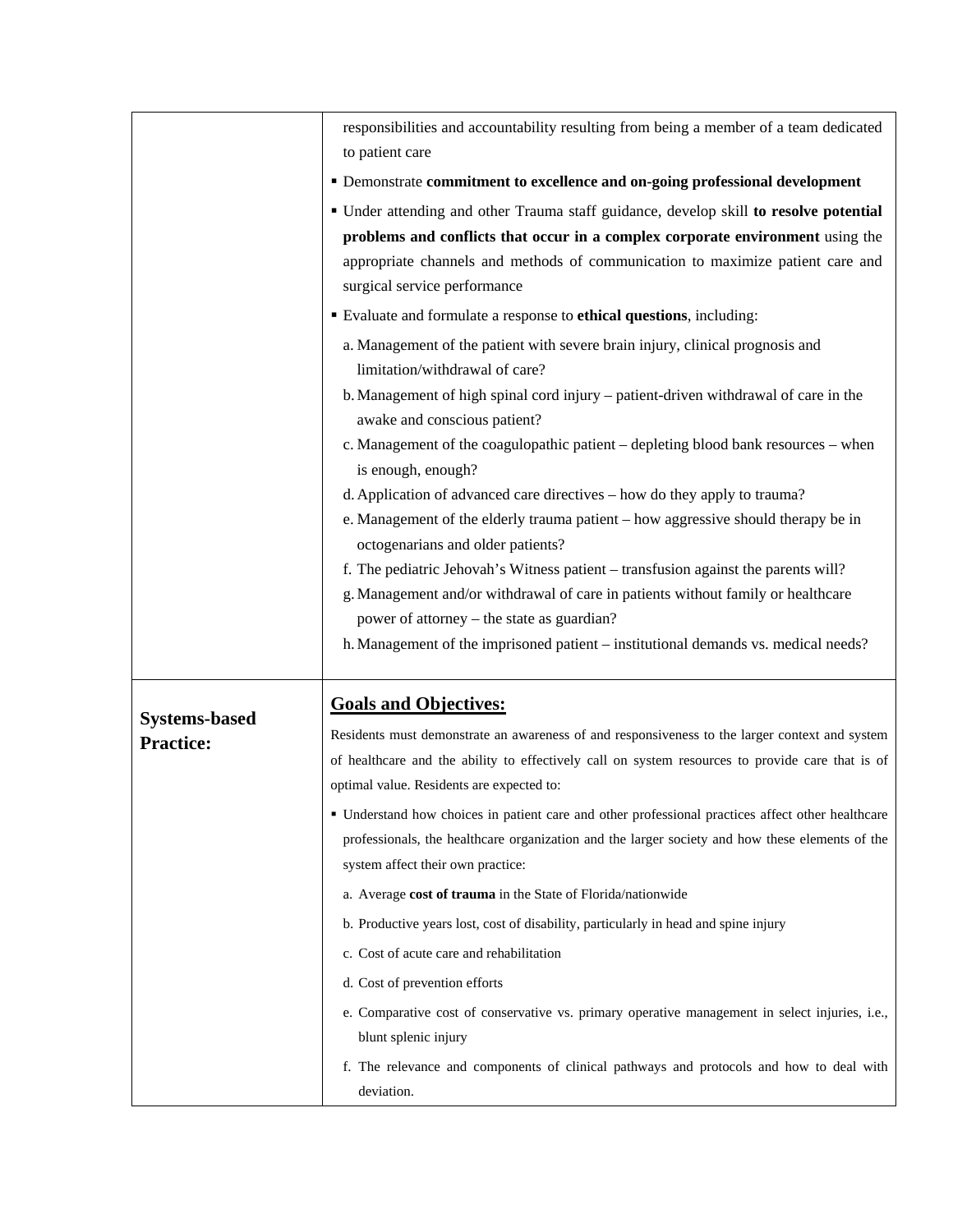| • Practice cost-effective healthcare and resource allocation that does not compromise quality of |
|--------------------------------------------------------------------------------------------------|
| care                                                                                             |
| Know how to partner with healthcare managers (Trauma coordinator, Social Work, case              |
| management, PT/OT and Rehabilitation medicine, etc.) and other healthcare providers (PMD,        |
| specialty providers in and out of the hospital) to assess, coordinate and improve healthcare for |
| the individual patient and cohorts of patients                                                   |

Τ

## **Appendix: S.C.O.R.E. Curriculum**

| <b>Surgical Council on Resident Education</b>                                                                                                                                                                                                                                                                                                                             | <b>TraumaDiseases/Conditions</b>                                                                                                                                                                                                                                                                                                                                                                                                                                                                                                                                                                                                                                                                                                                                                                                                                                                  |
|---------------------------------------------------------------------------------------------------------------------------------------------------------------------------------------------------------------------------------------------------------------------------------------------------------------------------------------------------------------------------|-----------------------------------------------------------------------------------------------------------------------------------------------------------------------------------------------------------------------------------------------------------------------------------------------------------------------------------------------------------------------------------------------------------------------------------------------------------------------------------------------------------------------------------------------------------------------------------------------------------------------------------------------------------------------------------------------------------------------------------------------------------------------------------------------------------------------------------------------------------------------------------|
| The SCORE® Curriculum Outline for General Surgery is<br>a list of topics to be covered in a five year general surgery<br>residency program.<br>Graduating residents are expected to be competent in six<br>areas: patient care; medical knowledge;<br>professionalism; interpersonal and communication<br>skills; practice-based learning; and systems-based<br>practice. | Core<br>• Aortic Injury<br>• Bladder Injury<br>• Burns - Electrical and Chemical<br>• Burns - Flame and Scald<br>• Cardiac Tamponade<br>• Colon and Rectal Injury<br>• Diaphragmatic Injury<br>• Esophageal Injury<br>• Frostbite and Hypothermia<br>• Gastric Injury<br>• Geriatric Trauma<br>• Hemothorax and Pneumothorax<br>• Hepatic Injury<br>• Initial Assessment and Management of Trauma<br>• Myocardial Contusion<br>• Pancreatic and Duodenal Injury<br>• Pediatric Trauma<br>• Pelvic Fractures<br>• Pulmonary Injury<br>• Renal Injury<br>• Retroperitoneal Hematoma<br>• Rib and Sternal Fractures<br>• Small Intestinal Injury<br>• Splenic Injury<br>• Trauma in Pregnancy<br>• Upper Aerodigestive Tract Injury<br>• Ureteral Injury<br>• Vascular Injury - Abdomen<br>• Vascular Injury - Extremities<br>• Vascular Injury - Neck<br>• Vascular Injury - Thorax |
| The <i>SCORE Portal</i> ( <i>www.surgicalcore.org</i> ) has been<br>created to provide educational content and assessment<br>in support of the curriculum to general surgery<br>residency programs. Learning "modules" are available<br>on the portal for nearly all of the topics listed in this<br>booklet                                                              |                                                                                                                                                                                                                                                                                                                                                                                                                                                                                                                                                                                                                                                                                                                                                                                                                                                                                   |
| <b>Patient Care Classification System</b><br>The patient care curriculum topics are organized<br>into 28 organ-based categories. Within each<br>category, the topics are further separated into<br>Diseases/Conditions and Operations/Procedures.<br>With this edition, the topics are then stratified<br>into two levels using the same classifications:                 |                                                                                                                                                                                                                                                                                                                                                                                                                                                                                                                                                                                                                                                                                                                                                                                                                                                                                   |
| • $\text{CoRE}-\text{Diseases}$ and procedures encountered in<br>general surgery for which a graduate of training<br>will possess significant knowledge and be<br>able to provide comprehensive care, including<br>procedural competency.<br>• ADVANCED–Diseases and procedures that are                                                                                  |                                                                                                                                                                                                                                                                                                                                                                                                                                                                                                                                                                                                                                                                                                                                                                                                                                                                                   |
| not consistently part of general surgery practice<br>for which a graduate of training should have<br>sufficient knowledge to make a diagnosis and<br>provide initial management. In some instances,<br>graduates will have sufficient knowledge and<br>experience to provide comprehensive care.                                                                          | Advanced<br>• Animal and Insect Bites and Stings<br>• Brachial Plexus Injury<br><b>• Extremity Fractures and Traumatic Amputations</b><br>• Head Injury - Penetrating and Closed                                                                                                                                                                                                                                                                                                                                                                                                                                                                                                                                                                                                                                                                                                  |